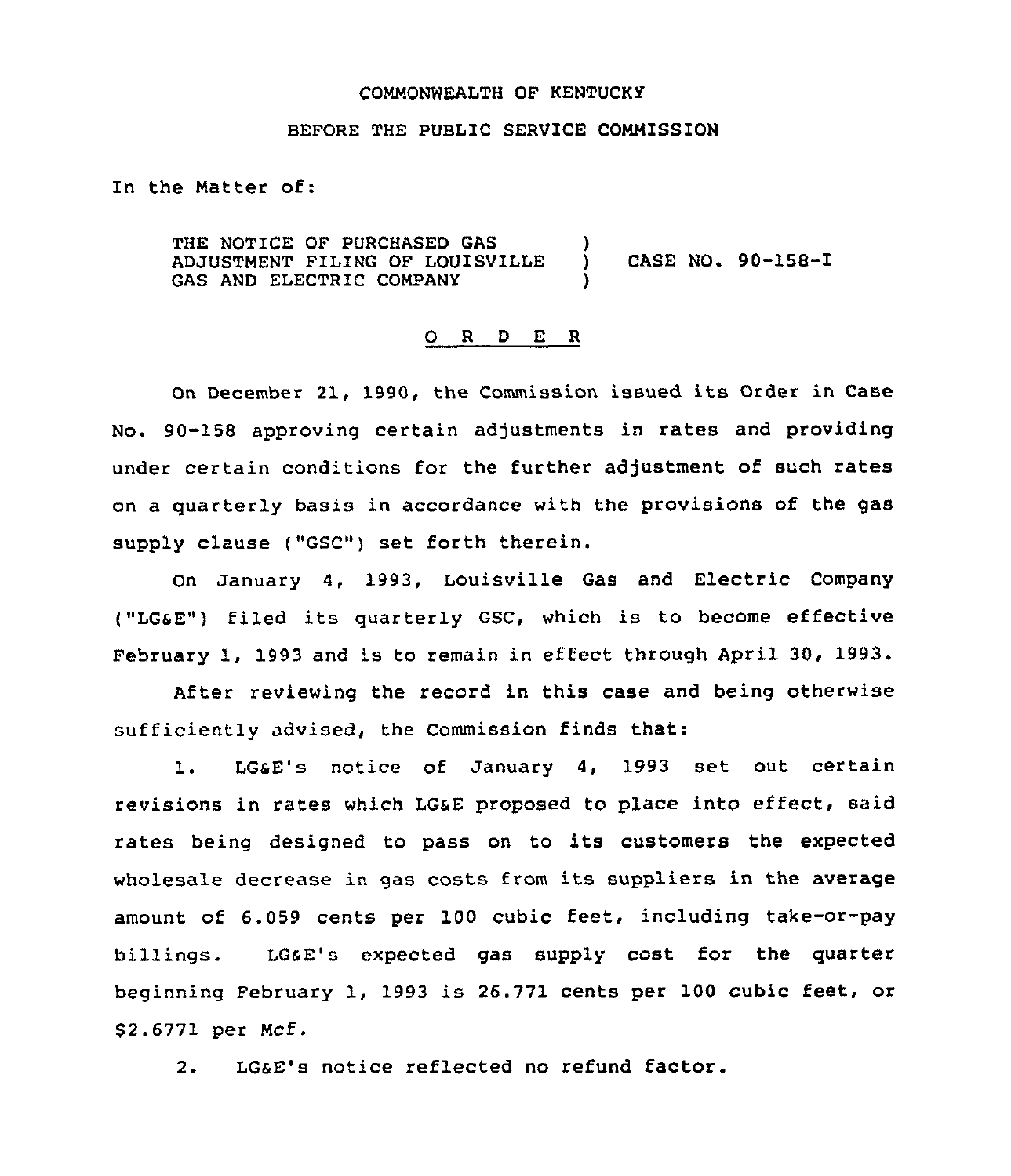3. LGSE proposed a current quarter actual adjustment of .412 cents per 100 cubic feet to compensate for under-recovery of gas cost by the Company through the operation of its gas cost recovery procedure during the months of August, September, and October 1992. The total actual adjustment of .450 cents per 100 cubic feet is designed to correct the current under-recovery as well as underand over-collections from three previous quarters.

4. LGSE proposed a balance adjustment in the amount of .100 cents per 100 cubic feet, which replaces the previous adjustment of .342 cents. This balance adjustment compensates for under-collections which occurred as a result of previous actual and balance adjustments.

5. The combined effect of the above adjustments is LGsE'B proposed total gas supply cost component of 27.321 cents per 100 cubic feet, <sup>a</sup> decrease from its last approved GSC of 5.623 cents per 100 cubic feet, or 56.23 cents per Mcf. This decrease represents the combined effect of the supplier decrease, actual, balance, and refund adjustments.

6. The adjustment in rates set out in the Appendix to this Order, determined under the GSC provisions approved by the Commission in its Order in Case No. 90-158 dated December 21, 1990, is fair, just, and reasonable, in the public interest, and should be effective with gas supplied on and after February 1, 1993.

 $-2-$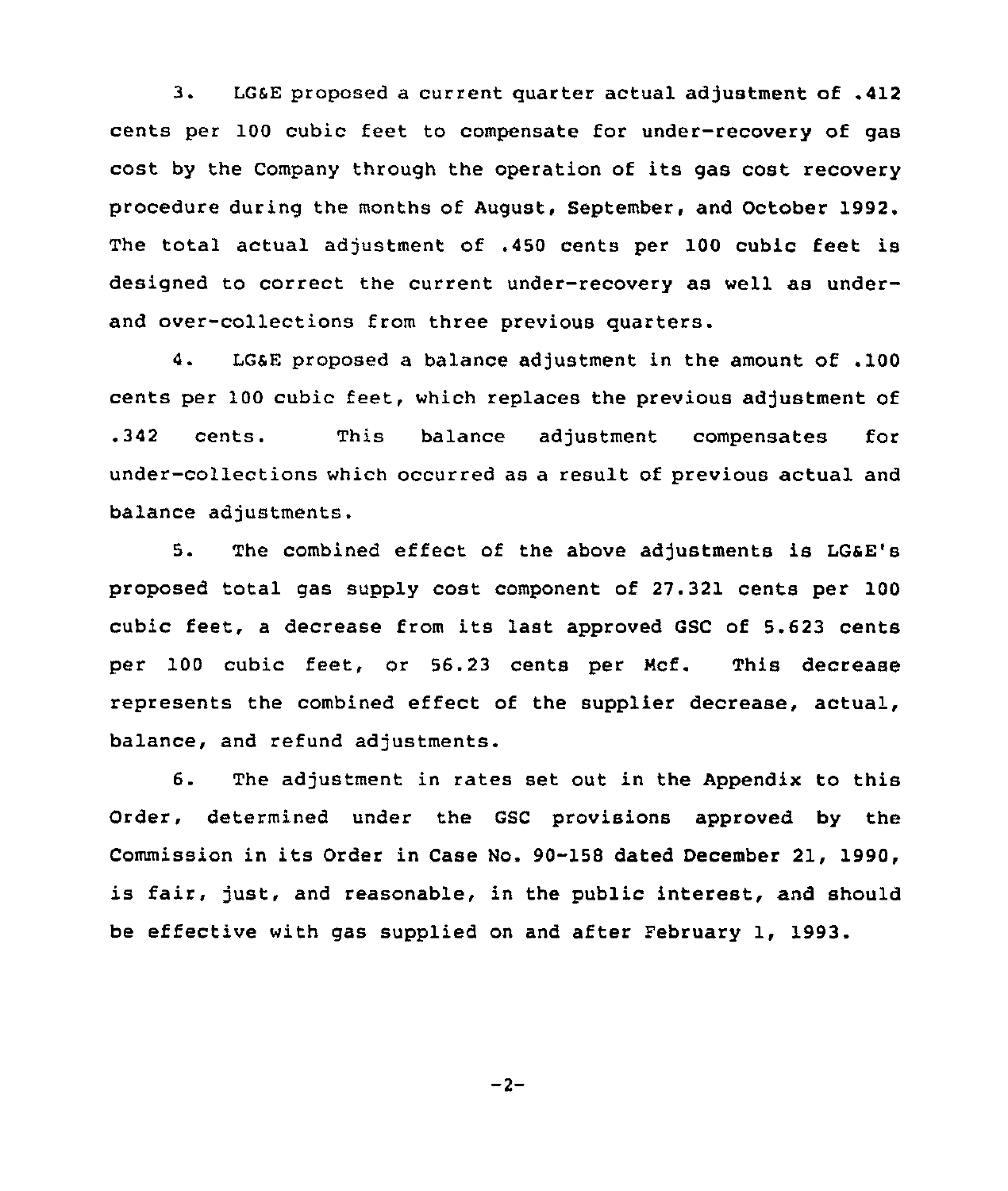IT IS THEREFORE ORDERED that:

1. The rates in the Appendix, attached hereto and incorporated herein, are fair, just, and reasonable and are approved effective with gas supplied on and after February 1, 1993.

2. Within 30 days from the date of this Order, LG&E shall file with this Commission its revised tariffs setting out the rates authorized herein.

Done at Frankfort, Kentucky, this 1st day of February, 1993.

PUBLIC SERVICE COMMISSION

rman Vice Chair  $\Lambda$ Commissione

ATTEST:

Executive Director